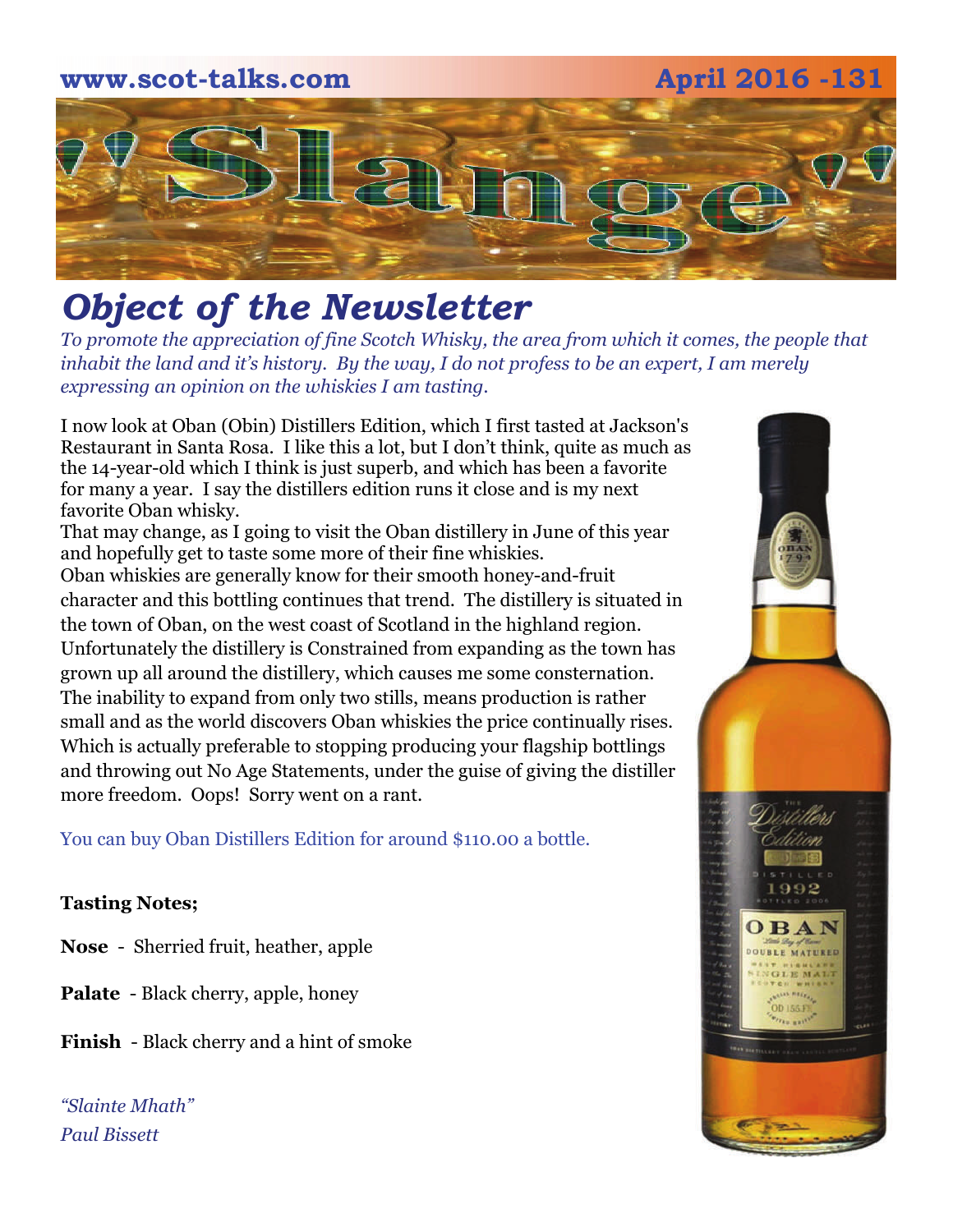

#### **5 Trends: Scotch** by Charles McLean

Thirsty? In just the last minute, more than 2,000 bottles o[f Scotch](http://liquor.com/spirit/scotch/) were sold worldwide. To keep up with this demand, distillers are producing practically a river of whisky, and much of it is flowing to the US, which is the industry's largest market by value. But such popularity requires brands to continually innovate and introduce new bottlings, so to help you stay on top of the latest developments, we asked Scotch expert Charles MacLean for the five biggest trends happening now. Here's what he had to say.

#### **GOODBYE, 18-YEAR-OLDS:**

Success brings its own problems for distillers, who are facing a shortage of mature whiskies as well as trying to increase product diversity. As a result, the industry is moving away from defining whiskies by age. Outside the US, [The Macallan](http://liquor.com/brands/the-macallan/) has released the 1824 Series, which calls its bottlings by their color—Gold, Amber, Sienna and Ruby. The idea is to encourage consumers to judge a whisky solely by its flavor, and it allows the producer to extend its older stocks by mixing them with younger malts. **PRICES ARE GOING UP:** 

It's not your imagination: Scotch is getting more expensive. Shortages of aged whiskies combined with ever-increasing global demand leads to ever-increasing prices. This is occurring not only for highly collectable malts but also for everyday drams. Expect prices to be even higher in the new year. **SCOTCH IS GETTING STRONGER:** 

One way of justifying the higher price of a whisky—especially when there is no age statement—is to raise the proof. While there are some advantages of a higher-proof spirit, like potentially more flavor and better mixability in cocktails, it also likely means the malts are younger, since Scotch loses potency as it ages in the barrel.

#### **MORE WOOD FINISHES:**

It used to be that a brand's product range was solely based on whiskies of different ages. But increasingly, portfolios are filled with a variety of malts that have been aged in different casks (often former wine or port barrels) for the last year or so of their maturation. [Glenmorangie](http://liquor.com/brands/glenmorangie/) is the leader in this game, but you'll see even more of these interesting malts on store shelves soon.

#### **THE ULTRA, ULTRA HIGH END:**

Super-premium bottlings…at super-premium prices! Distillers are digging through their warehouses to find very rare and very old malts, which are aimed at investors, collectors and oligarchs. Some of the recent limited editions include The Dalmore Aurora 45-Year-Old at \$4,000; [Bowmore](http://liquor.com/brands/bowmore/) 1964 at \$13,500; and [Glenfiddich](http://liquor.com/brands/glenfiddich-single-malt-scotch-whisky/) 50 Year Old at \$25,000!

*Charles MacLean, Master of the Quaich and James Beard Award winner, is the author of ten books on Scotch, including the [Whiskypedia](http://www.amazon.com/Whiskypedia-Compendium-Scottish-Charles-MacLean/dp/1616080760/ref=sr_1_1?s=books&ie=UTF8&qid=1285858929&sr=1-1).* [http://liquor.com/articles/scotch-what-to-drink-now](http://liquor.com/articles/scotch-what-to-drink-now/)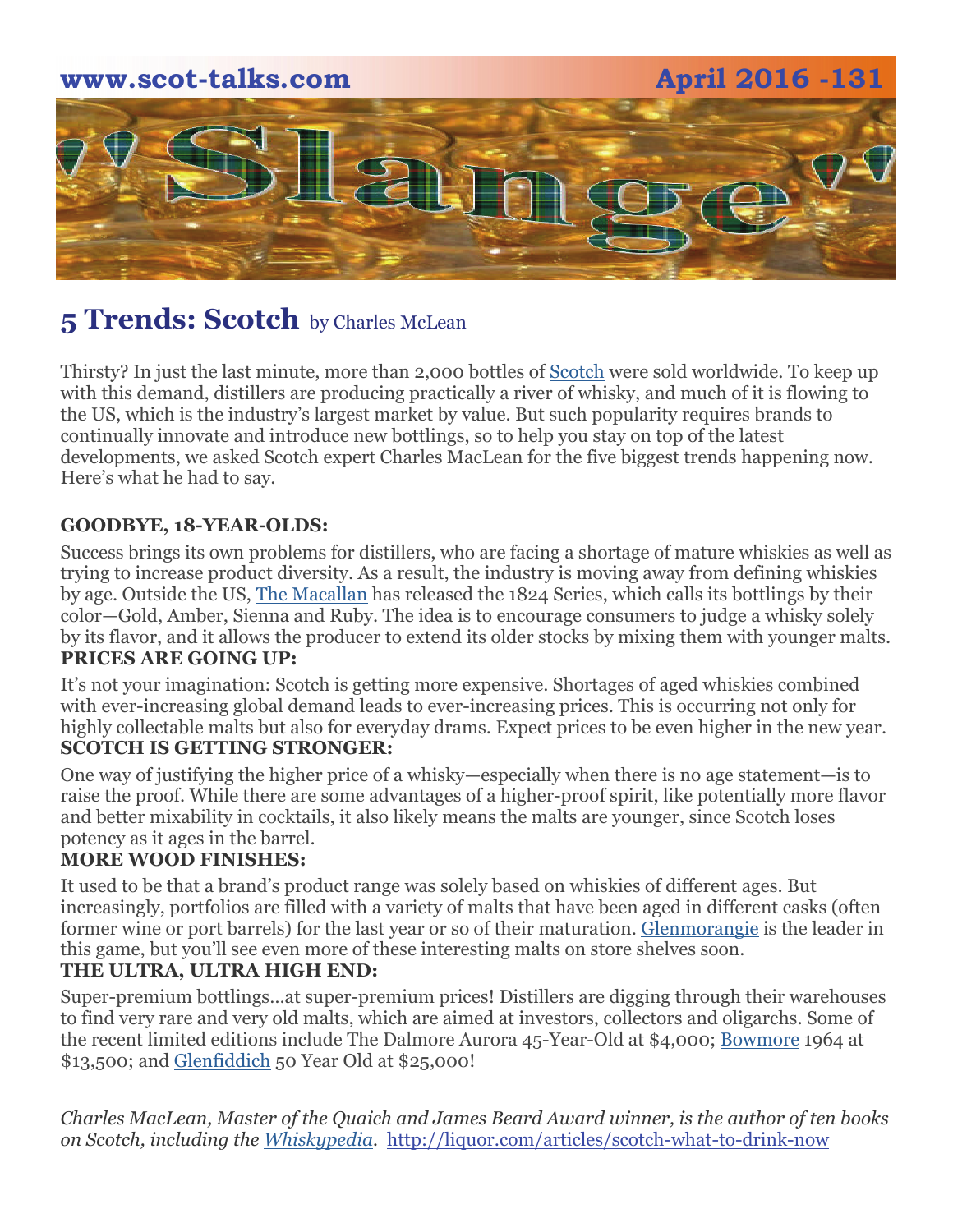

Below is a simple guide to help you choose your single malt Whisky, and the flavor notes you should expect from it. Being Scottish I recommend you find a likely candidate and try it in a bar before buying the whole bottle. This Issue; Oban Distillers Edition. For more information go to https:// www.malts.com/en-ca/distilleries/oban



Floral, Herbal, fresh

Nutty, biscuit (cookie), Subtle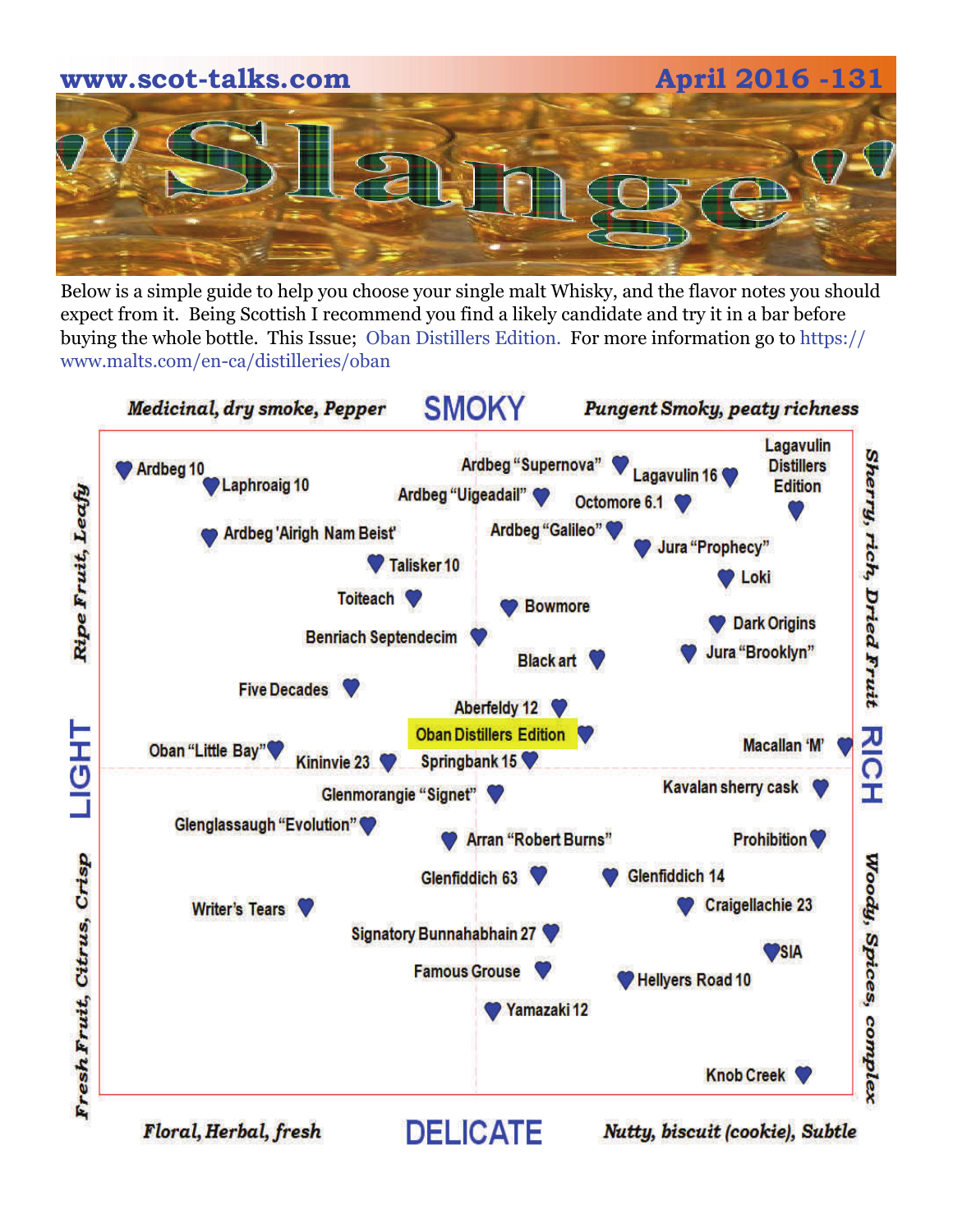## **www.scot-talks.com April 2016 -131** 21

### **Airline Whisky** by Fred Minnick

Ah, I'm 30,000 feet above ground, my ear buds playing my favorite band—Crosby, Stills, Nash and Young—and the beverage cart comes rolling up to my coach seat.

"What will you have, sir?" the airline attendant asks.

I reply: "What bourbons do you have?"

"Dewar's," she says.

"That's a blended scotch, ma'am," I say.

"Okay, we have…" She pulls the cart drawers in and out, the little minis sloshing around as other passengers peek at the selection. "Canadian Club, here we go." She twists the cap before I can tell her that good old Canadian Club isn't bourbon. Other passengers are waiting for their pretzels and tomato juice; I don't have the heart to keep them waiting.

If you fly a lot, you've likely had to settle yourself. Sometimes the airlines don't have the whiskey and sometimes turbulence keeps you from that precious pour. And then there's the brand confusion. I once requested Jim Beam and received Jack Daniel's. It happens. But that's not to say that the flying whiskey lover should not have access to a preferred in-flight whiskey. Here's who's serving what:

**Alaska Airlines**: Dewar's, Jack Daniel's, and Crown Royal.

**American Airlines:** Canadian Club, Dewar's, Jack Daniel's.

**Delta:** Canadian Club, Jack Daniel's, Jack Daniel's Honey, and Woodford Reserve.

**Frontier Airlines:** Breckinridge Bourbon, Jack Daniel's, and Dewar's.

**Jet Blue:** Dewar's and Jack Daniel's.

**Southwest:** Dewar's, Jack Daniel's, and Wild Turkey.

**Spirit:** Crown Royal, Fireball, and Jack Daniel's.

**United:** Buffalo Trace, Canadian Club, Crown Royal, Dewar's, Jack Daniel's, and Jim Beam Devil's Cut.